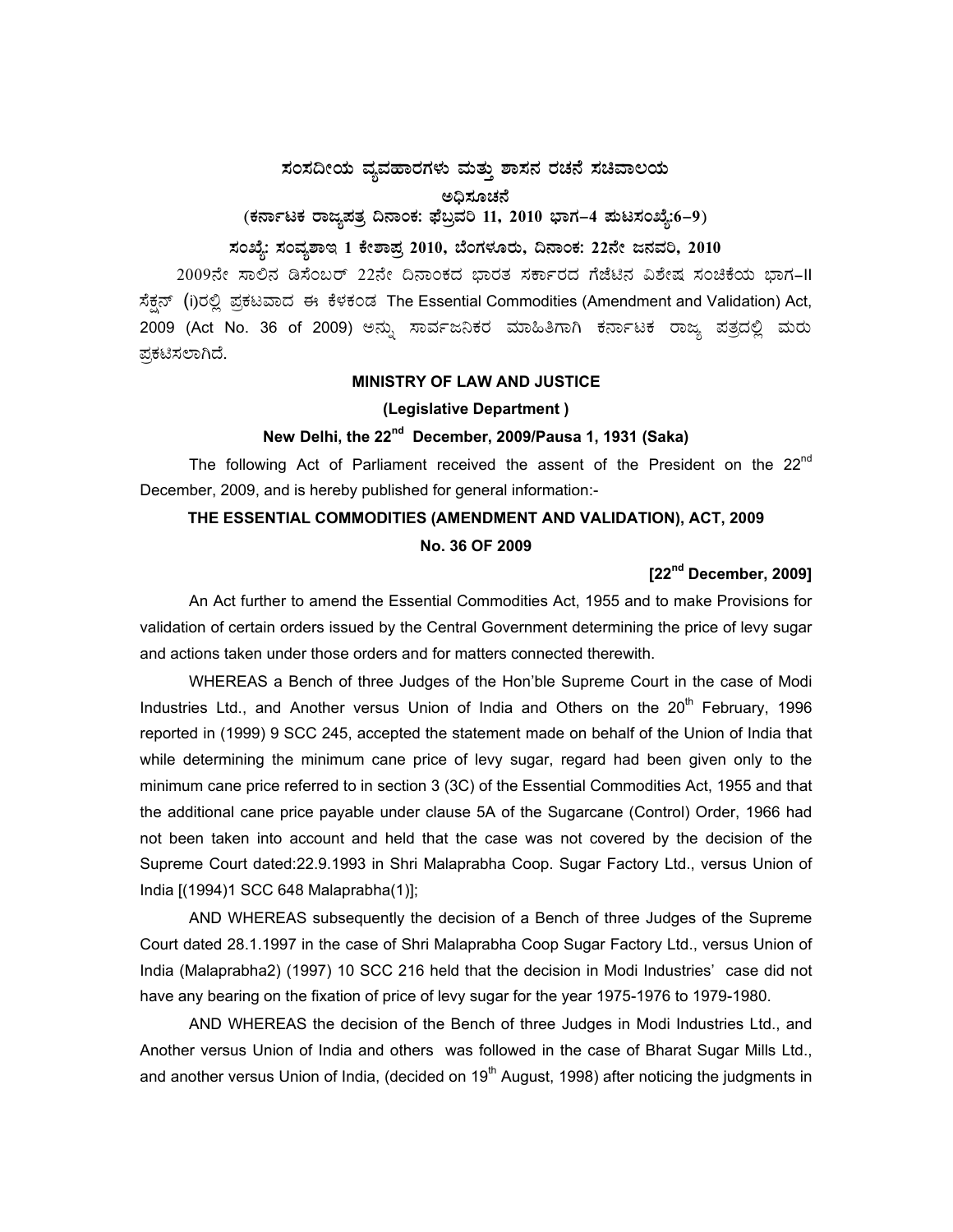Shri Malaprabha Coop Sugar Factory Ltd., (Malaprabha 1) and Shri Malaprabha Coop Sugar Factory Ltd [(Malaprabha 2)];

 AND WHEREAS in the case of Union of India and Others versus Triveni Engineering Works Ltd., (1999) 9 SCC 244, by judgement dated 2.2.1999, the appeal of the Union of India was allowed relying upon the decision in Modi Industries Ltd., and the decision of the Bench of two Judges of the Supreme Court in Bharat Sugar Mills Ltd.,

 AND WHEREAS in Shri Malaprabha Coop. Sugar Factory Ltd., versus Union of India, [(2002) 9 SCC 716](Malaprabha 3) Contempt Petitions filed against the Union of India for alleged non-compliance with the decision in Malaprabha 1 and Malaprabha 2, were dismissed by order dated 16.11.2000 and the working statement given before the Hon'ble Court showed that the retention of fifty per cent being a factor which can be taken into consideration in determining element (d)\_ in section 3(3C) of the Essential Commodities Act was taken into account, not to the extent as desired by the petitioners, but the result of this was that the levy price fixed at Rs. 163. 780 in respect of West U.P. had gone up to Rs. 172.430 the Hon'ble Supreme Court held that "the said fixation is in accordance with law and the directions given by this Court have been complied with, Neither a case contempt has been made out nor is there any justification, in our opinion, for giving any direction to the Government to re-fix the levy price under section 3(3C) of the Essential Commodities Act;'

 AND WHEREAS notwithstanding the judgment in the Modi Industries case, the Bharat Sugar Mills case, and the Triveni Engineering Works Ltd., case and the Judgement of a Bench of three judges of the Hob'ble Supreme Court in Shri Malaprabha Coop Sugar Factory Ltd.,(Malaprabha 3), a Bench of two Judges of the Hon'ble Supreme Court in Mahalakshmi Sugar Mills Coop Ltd., and Anr. Versus Union of India and Others (2008) 6 SCALE 275, in a judgement dated  $31<sup>st</sup>$  March 2008, in relation to sugar seasons 1983-1984 and 1984-1985 held that the actual price payable to cane growers was absolutely relevant for determining the price of levy sugar;

 AND WHEREAS there are thus conficting decisions as to the factors to be taken into consideration in determining the price of levy sugar;

 AND WHEREAS it has become necessary to make suitable amendments to the Essential Commodities Act, 1955 (10 of 1955) to clarify and reiterate the underlying principles and the factors that needed to be taken into consideration in determining the price of levy sugar and to give effect accordingly;

 AND WHEREAS in order to remove doubts and ambiguities it has become necessary to make such provisions with retrospective effect to validate the determination of the price of levy sugar by the Central Government from time to time pursuant to the provisions of the Essential Commodities Act, 1955.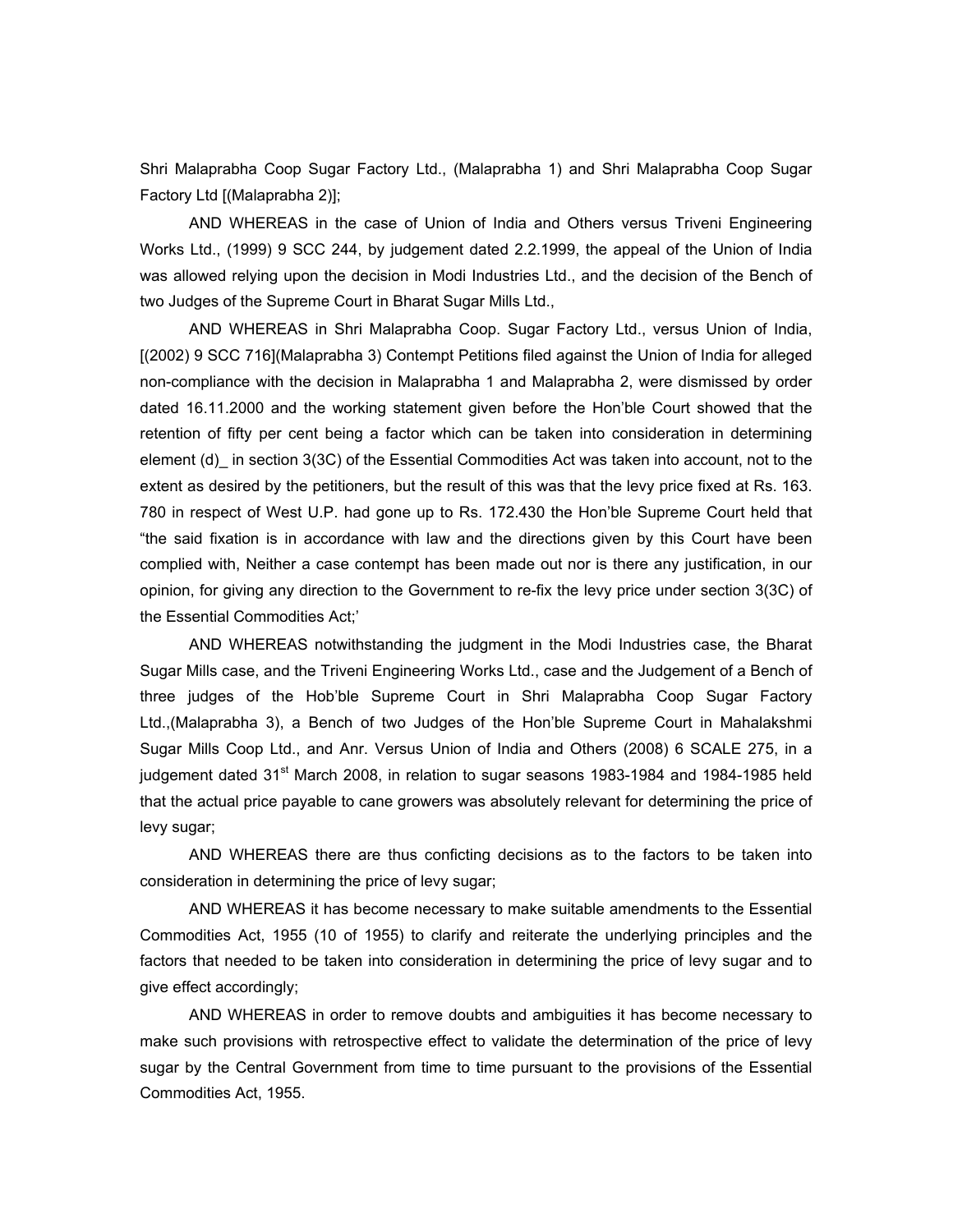BE it enacted by parliament in the Sixtieth Year of the Republic of India as follows:-

**1. Short title and commencement:** (1) This Act may be called the Essential Commodities (Amendment and Validation) Act, 2009.

(2) It shall be deemed to have come into force on the  $21<sup>st</sup>$  day of October, 2009

**2. Amendment of section 3 :** In section 3 of the Essential Commodities Act, 1955 (10 of 1955) (hereinafter referred to as the principal Act)-

 (a) in sub-section (3C), the existing Explanation shall be numbered as Explanation I, and after Explanation I as so numbered the following Explanation shall be inserted and shall be deemed to have been inserted, with effect from the  $1<sup>st</sup>$  day of October, 1974, namely:-

**Explanation II-** For the removal of doubts, it is hereby declared that the expression "minimum price" referred to in clause (a), "manufacturing cost of sugar" referred to in clause (b) and "reasonable return on the capital employed" referred to in clause (d) exclude that additional price of sugarcane paid or payable under clause 5A of the Sugarcane (Control )Order, 1966 and any price paid or Payable under any order or enactment of any State Government and any price agreed to between the producer and the grower of sugarcane or a sugarcane growers'  $\infty$  – operative society;

 (b) for sub-section (3C) and the Explanations thereunder, the following shall be substituted, and shall be deemed to have been substituted, on and from the 1<sup>st</sup> day of October, 2009, namely:-

 (3C) Where any producer is required by an order made with reference to clause (f) of subsection(2) to sell any kind of sugar (whether to the Central Government or to a State Government or to an officer or agent of such Government or to any other person or class of persons) whether a notification was issued under sub-section (3A) or otherwise, then, notwithstanding anything contained in sub-section (3), there shall be paid to that producer only such amount as the Central Government may, by order, determine, having regard to-

 (a) the fair and remunerative price, if any, determined by the Central Government as the price of sugarcane to be taken into account under this section;

(b) the manufacturing cost of sugar;

(c) the duty or tax, if any paid or payable thereon; and

(d) a reasonable return on the capital employed in the business of manufacturing of sugar;

 Provided that the Central Government may determine different prices, from time to time, for different areas or factories or varieties of sugar;

 Provided further, that where any provisional determination of price of levy sugar has been done in respect of sugar produced up to the sugar season 2008-09, the final determination of price may be undertaken in accordance with the provisions of this sub-section as it stood immediately before the  $1<sup>st</sup>$  day of October, 2009.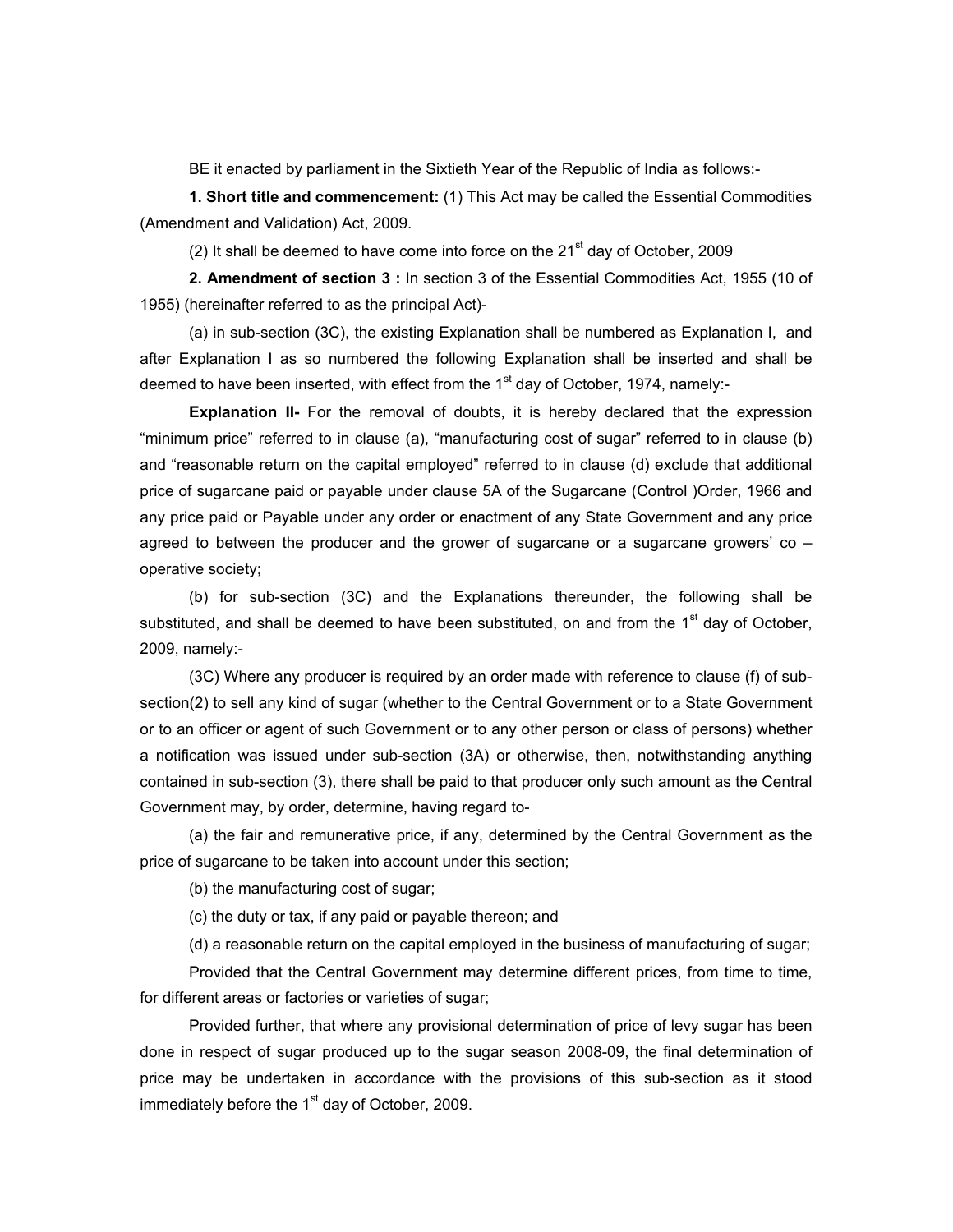**Explanation:** For the purposes of this sub-section,

 (a) "fair and remunerative price" means the price of sugarcane determined by the Central Government under this section;

 (b) "manufacturing cost of sugar" means the net cost incurred on conversion of sugarcane into sugar including net cost of transportation of sugarcane from the purchase centre to the factory gate, to the extent it is borne by the producer;

(c) "producer" means a person carrying on the business of manufacturing sugar;

 (d) "reasonable return on the capital employed" means the return on net fixed assets plus working capital of a producer in relation to manufacturing of sugar including procurement of sugarcane at a fair and remunerative price determined under this section",

**3. Validation of action taken, etc., under specified orders issued under sub-section (3C) of section 3 of the principal Act:** (1) Notwithstanding anything contained in any judgement, decree or order of any court, tribunal or other authority:

 (a) all things done or all actions taken by the Central Government under the specified orders shall be deemed to be and deemed to have always been done or taken in accordance with law;

 (b) no suit, claim or other proceedings shall be instituted, maintained or continued in any court, tribunal or other authority for the payment or adjustment of any payment in relation to the determination of price of levy sugar under any specified order;

 (c) no court shall enforce any decree or order directing any payment in relation to the determination of price of levy sugar under any specified order;

 (d) no claim or challenge shall be made in , or entertained by any court, tribunal or other authority on the ground that the Central Government did not take into consideration any of the factors specified in sub-section (3C) of section 3 of the principal Act in the determination of price of levy sugar under any specified order.

 (2) In this section, "specified order" means any order relating the the determination of price of sugar issued under sub-section (3C) of section 3 of the principal Act before the  $21<sup>st</sup>$  day of October 2009, in relation to sugar produced in any sugar season up to and including the sugar season 2008-09.

**4. Repeal and saving:** (1) The Essential Commodities (Amendment and Validation) Ordinance, 2009, (Ord 9 of 2009) is hereby repealed.

 (2) Notwithstanding the repeal of the Essential Commodities (Amendment and Validation) Ordinance, 2009, (Ord 9 of 2009) anything done or any action taken under the principal Act, as amended by the said Ordinance, shall subject to the provisions contained in sub-section (3), be deemed to have been done or taken under the principal Act, as amended by this Act.